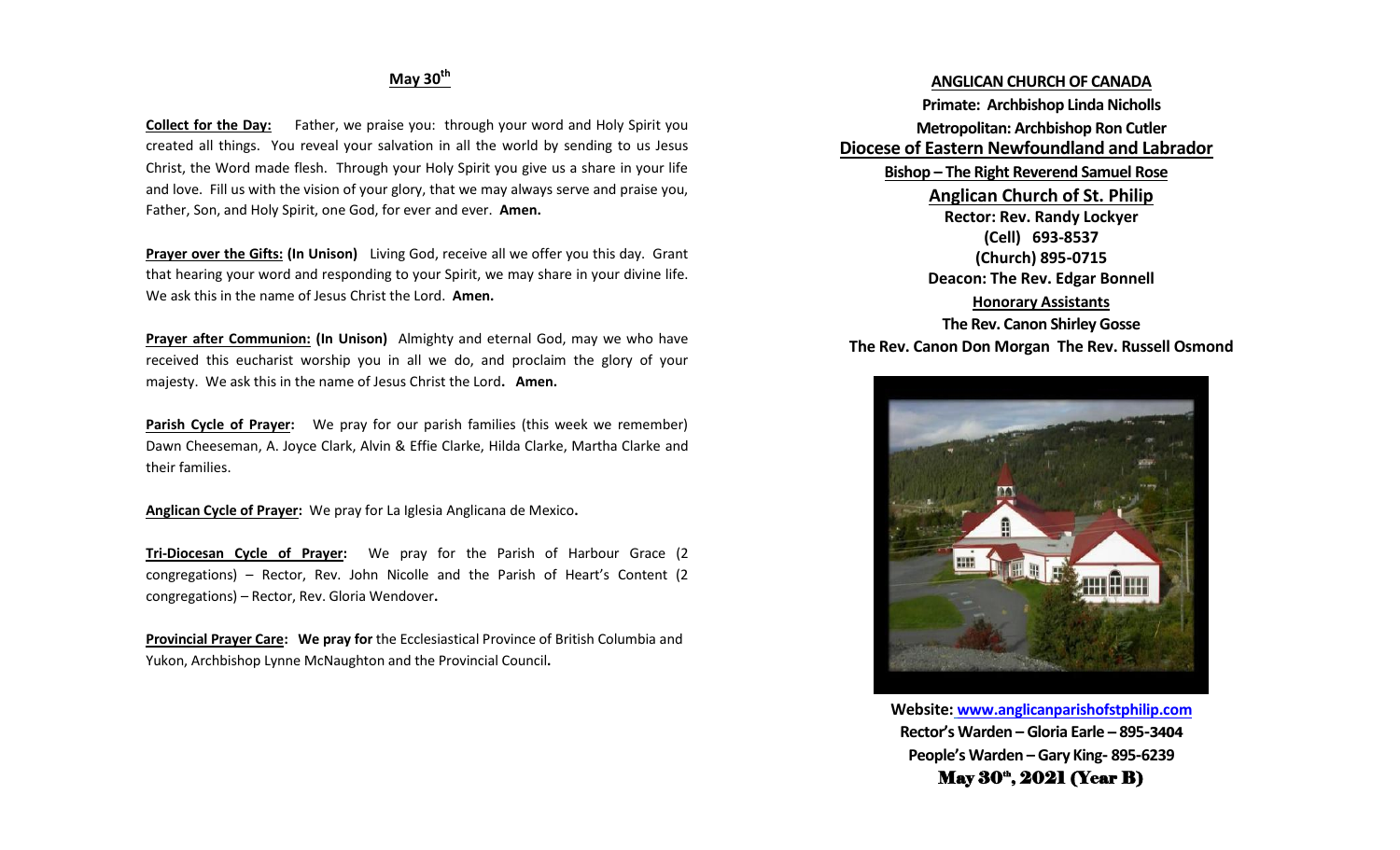#### *A WARM WELCOME IS EXTENDED TO ALL OUR PARISHIONERS AND VISITORS WHO ARE WITH US TODAY. WE HOPE THAT GOD WILL BLESS US AS WE WORSHIP HIM HERE TOGETHER AT ST. PHILIP'S CHURCH.*

**From the Rector's desk:** This Sunday (May 30<sup>th</sup>) begins the longest liturgical season of the Church year, that of Trinity. Except for Saints days, and a few other commemorative days, the color will be primarily green on the altar, pulpit and lectern. In more recent years our church calendar that many of you have on your wall at home, will show that the Sundays of Trinity are marked as Sundays that follow the day of Pentecost. This is mainly to coincide with the Common Lectionary, and whether one is using the BCP or the BAS. Sometimes even now I will enter the service in the vestry record book as the first, second, third Sunday after Trinity instead of after Pentecost, as a matter of habit. Depending on how we mark the Sundays of Trinity (or Pentecost) it can be confusing because Pentecost Sunday is the Sunday before Trinity Sunday, so, for example, the first Sunday after Trinity is the second Sunday after Pentecost. In the end, what is most important is that we know what each season of the church year represents to us as Christians. The season of Pentecost (often referred to as Pentecostide)or Trinity, will take us right up to November 21<sup>st</sup> this year, the "Reign of Christ *Sunday",* and the Sunday before Advent. We are much better able to understand the concept of Pentecost, because it is explicitly laid out for us in the Book of Acts. However, the concept of the *Trinity* is a little more confusing to understand, and even now it is somewhat wrapped in a degree of mystery. There has always been, and always will be a great amount of mystery surrounding our understanding of God and our relationship with God. Not even Jesus, in his humanity, knew completely the mind of God. Jesus declared in St. Matthew 24 that not even the angels or he himself knew when he would return again, but only God the Father. We must always hold before us the fact that, though Jesus was the divine Son of God, he was also born of human flesh and blood, and like us God was revealing things to him in the course of his life and humanity. To believe that Jesus came to earth as the Son of God with all knowledge and a blueprint of God's plan already worked out is to deny his humanity and cheapen his life, death and resurrection Jesus knew what it was as a child to fall and skin his knee, he knew what it was like to strike his thumb with a hammer in Joseph's carpentry shop, he knew what it was to feel pain and cry out, as was clearly exemplified on the Cross. He was fully human and divine at the same time, that is the mystery of the Incarnation, God coming in human flesh to show us the way. These are not easy concepts to wrap our heads around, and what makes it so much a mystery is that even in the best of human knowledge and understanding we can never know the mind of God and mystery of faith. We can try to understand using human analogies but we will undoubtedly always fall short. The understanding of the Incarnation and the Trinity are no different, it will always be veiled in an element of mystery. One human analogy I like to use in simplifying the concept of the Incarnation is the following story, which you may have heard me use before. I don't know it's origin, but it helps to put it into perspective for us, why God would come to earth in human form. The story goes this way

*On a cold, windy Christmas Eve, the mother was getting the children ready for the church service, while the father decided to stay at home reading by the fireplace while keeping the fire burning. As he read alone he suddenly heard a repetitive thumping on the window, he looked out and a flock of birds were being blown around aimlessly in the wind, some striking the window and side of the house. In his compassion he decided to go outside and open the barn door to allow them shelter. However, the birds were afraid of him and refused to fly into the barn. The man thought to himself "if only I were one of them they would follow me inside". In that instant he understood the meaning of the Incarnation – that God became one of us to lead us and show us the way.*

It's a cute story that opens our minds to the depth of God's love for us, that God would become one of us in human flesh (Jesus) to redeem us and bring us salvation. In the story of Trinity, we have many scripture references to Father, Son and Holy Spirit, three distinct entities but yet one person. Jesus often referred to him and the Father being one, and we know that the Holy Spirit was also present in the creation story of Genesis. In the last chapter of Matthew's gospel, Jesus said – *go ye therefore and teach all nations, baptizing them in the name of the Father, the Son and the Holy*  Spirit... and lo, I am with you to the end of the age. The Trinity is a core part of Christian doctrine and teaching, that every Christian holds in common. A church that does not include the doctrine of the Trinity as a belief is not part of mainstream Christianity. What makes it hard for some to comprehend is the idea that anything can be individually three but yet only one. Again, bearing in mind that we have only human understanding to help us, and that we can never fully know the mysteries of God, we often use human things to help us comprehend something of it=s nature. Such as that of water, it can be pure water, steam or ice, but yet it is still water. An egg has a yolk, a white and a shell, three parts but still one egg. Simple analogies but kind of brings things into perspective in helping us understand something of these theological concepts. In the end we learn to live by faith, and accept that God has not and will not fully reveal everything to us in this life, there will always be mystery, and Jesus reminds us to believe and have faith even if we don't see. Remember his encounter with Thomas after his resurrection? Thomas was absent when Jesus first stood among the disciples after he was resurrected. The next week Thomas was present and placed his fingers in the wounds of Jesus and declared that he now believed. Jesus said – *do you believe because you have seen? Blessed are those who have not seen and yet believe.* That is our calling as Christians; that in the confusion and chaos of life, when everything around us is overwhelming, we still have faith that God is present in our lives. Faith is much more than seeing, faith is about that innermost feeling within us that no matter what, and though I don't understand it, and though I am afraid, yet I know God is with me. May the mysteries of our faith, and the things veiled from our eyes also bring us reassurance that God is at work in our world and in our lives bringing about peace even in the storms of life.

*(Rev. Randy)*

# *THE BULLETIN FOR THE WEEK OF May 30th*

**IS GIVEN TO THE GLORY OF GOD AND IN LOVING MEMORY OF:**

# Gerald Gillingham

*December 29, 1934 – May 28, 2003*

**Given by Gloria, David, Christopher, Mark & Alexa**

#### *\*\*\*\*\*\**

## Lillian & Harold Sheppard

**Given by Ethel, Ches & Lisa**

## *Dismissal Song*

**Go now in peace; never be afraid. God will go with you each hour of every day.**

**Go now in faith,** 

**steadfast strong and true. Know he will guide you in all you do.**

**Go now in love and show you believe. Reach out to others so all the world can see.**

**God will be there watching from above. Go now in peace, in faith and in love.**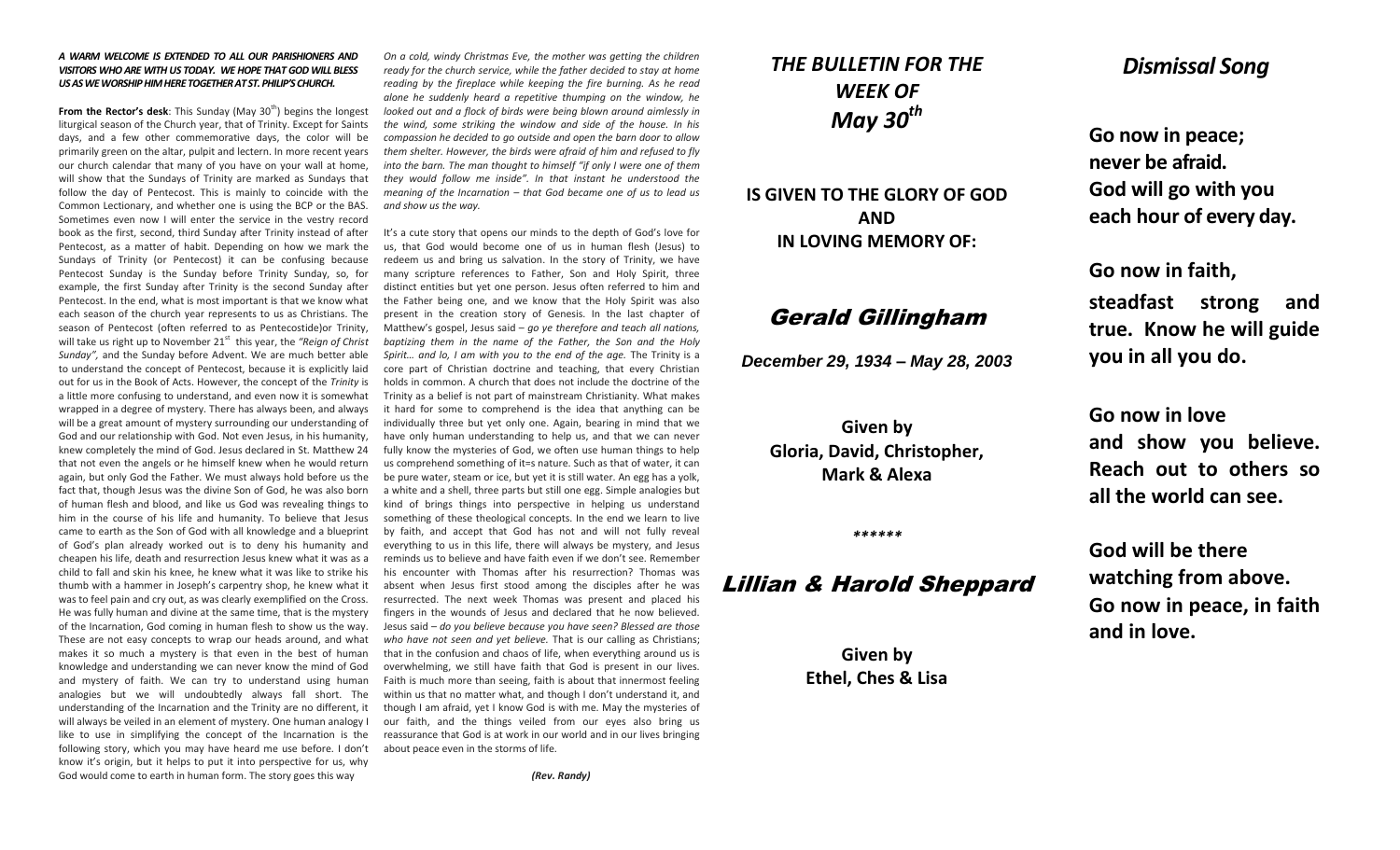#### *NOTICES/MEMORABLE DATES*

**June 5 – Tickets are now available for the Salmon Dinner (including dessert)** – coming up on June  $5^{th}$ . The cost is \$20.00 and the meal is take-out only.

**Thank you to those who completed their term of office on Vestry** as of the annual meeting held on May 2<sup>nd</sup>. They include Moses and Linda Tucker, Donna and Janice Spurrell, Ruth Hiscock and Pheobe Parrell. Thank you for your service and continued ministry in other ways to the parish. **We also welcome new members of Vestry** elected at the annual meeting, Karen Puglisevich, Todd Martin, Harvey Hiscock, Margaret Tucker and Barbara Skinner.

**A second refugee sponsorship has arrived.** You will recall that several years ago we became part of a larger refugee committee, consisting of the parishes of St. Philip's, Paradise, St. Lawrence, Gould's and Foxtrap. The chair of the committee is Dr. Greg Brown, and includes Moses Tucker, Karen Puglisevich and Rev. Randy. They concluded their first sponsorship of a family of five in 2020 and now the second has arrived. This time we are sponsoring just one individual, a young Syrian lady named Farrah Youssef Sheikh, who has been waiting in Cyprus to come to Canada for quite a long time. She finally arrived in St. John's last Monday, and is doing her 14 day quarantine period. Farrah speaks great English, she is of the Christian faith, so we look forward to meeting her soon. Please pray for Farrah as she adapts to her new home of Canada, and more specifically Newfoundland & Labrador.

**St. Philip's Annual Flower Service will be held on Sunday, August 8th at 3:00 pm.** We hope to do the service in the cemetery, however, in the event of inclement weather it will be held inside. With the advantage of our 98.5 FM channel, anyone unable to walk from the parking lot to the cemetery, should be able to remain in the car and listen to the service through the radio.

**Help at recycling is needed.** For many years now our men's group (ACM) has been involved in a parish recycling program. We have a trailer where recyclables are carried after they have been picked up from various locations, and a group of parishioners gather most Monday nights to sort and bag them. When enough has been collected then they are taken to the depot and turned into cash that mainly ends up in the parish budget each year. The pandemic has really hampered this work, and some of our men have not been able to get back at it yet. The other reality is that some of our helpers are not as young as they once were when the program was started. We really do need to have extra help on Monday nights in order to be able to continue this vital work, which is a service to our environment and a bonus to our budget. Seven or eight thousand dollars each year comes from this program. If you have time to help out some Monday nights please let our ACM group know or speak to the rector.

**Overeaters Anonymous (OA).** Are you struggling with unhealthy eating behaviours? Give us a call. We are a support group whose program is based on physical, emotional and spiritual healing. We are a Twelve Step program for people facing serious eating problems. Call 709-738-1742, email [info.oa.nl@gmail.com](mailto:info.oa.nl@gmail.com) or visit our website: [oanl.org.](http://oanl.org/)

**Notice from Anglican Life.** Many parishioners stopped receiving a subscription to Anglican Life / Anglican Journal at the end of 2019 as they were requested to "confirm" their subscription in order to continue receiving the paper. We continue to re-build the subscribers list for Anglican Life with much success in 2020, thanks to your assistance. Anglican Life / Anglican Journal is available FREE to all Anglican in Newfounandland and Labrador. All anyone needs to do is contact the Editor, Ms. Emily Rowe @ [anglicanlifenl@gmail.comor](mailto:anglicanlifenl@gmail.comor) or call Rev. Fred Marshall @ 709- 727-4346.

**A new lawn mower has been purchased for the church.** The old mower was much less reliable and no longer suited for our needs. The new one is a self-propelled one and much easier for those using it to cut the grass around the church and in the cemetery. If anyone is interested in donating the mower in memory of a loved one(s) please speak to Rev. Randy. The cost is approximately \$600

**If you would like to receive Rev. Randy's weekly email** please provide your email address. Periodically, the Rector sends out emails to all those in the parish whose email he has on file. Please provide him with your email address by emailing him at [lockyerrandy@gmail.com.\](mailto:lockyerrandy@gmail.com./)

**We are now back to indoor worship** for our 8:30 am and 10:30 am services. We are restricted to a maximum of 100 people, including sidespersons, register, organist and clergy. It is also still important that you register for Sunday worship by calling Donna or Janice Spurrell at 895-3581. If you attend on Sunday and you plan to be there the next Sunday just let them know at the registration table.

**Beautification work around the site of the Columbaria has started again.** Thank you to Dawn Cheeseman and Joyce Fewer for the work they have been doing there in the past couple of years, and others that have been helping them. Vestry is in the process of having constructed a story-board that will highlight the history of St. Philip's, which is a long history. As more and more columbaria niches are purchased there is a need for us to continue to enhance the area as well as the rest of the cemetery. Summer is always a time when family members are working on the graves of loved ones, we ask everyone working in the cemetery to help us keep it looking good by removing debris, and abiding by the cemetery regulations. If you see a grave nearby not being cared for, by all means cut away the grass and tend to it. Sometimes there are no family members around anymore to attend to the upkeep. Out of the 48 niches in the columbaria we have now sold 24 of them, with 24 more still available for purchase.

**Who is an ACW member or an ACM member?** The short answer is, every woman of our parish is an ACW member and every man is an ACM member. We would love to get the numbers of active members up that attend regular meetings. Contrary to what some might think, it's not always about meetings and planning fundraisers, it is also about fun and fellowship together. We would love to see more of our ladies and gentlemen meeting together, getting to know one another better and growing our parish.

**Hospital visitation is limited to only the appointed chaplain.**  Whenever any of our parishioners are admitted to hospital, parish clergy are prohibited from visiting because of Covid-19 guidelines. So please ask for the Anglican Chaplain, and, he will be most happy to visit you regularly during your hospital stay.

**Anyone with children for baptism** is asked to speak to Rev. Randy. Because of the restrictions and very limited numbers around gathering, we continue to do baptism outside of the regular Sunday worship times.

**Confirmation names are being accepted.** We hope that by this Fall we can begin Confirmation preparation again. Rev. Randy will determine a date for Confirmation in consultation with the bishop once we have a list of names to begin.

**Rev. Randy is available for prayer –** during this time of separation and isolation many people may be feeling lonely. If you would like prayer, please contact the office (895-0715) and Rev. Randy will pray with you on the phone.

**The 98.5 FM frequency is always in use** whenever we are gathered for worship. If our numbers inside exceed 100 people there is still the ability to listen to the service through your car radio while in the parking lot of the church.

**What is the status of parish hall rentals?** At this time The Canon EB Cheeseman Parish Centre is not available for general rentals. As of September, we made the hall available to our major renters - Ballicatter and Eastern Health group as long as they had documentation from Eastern Health showing their start-up plan.

**Parish Finances** is always a concern for us as we endeavor to keep up-to-date on our commitments. Last year (2020) turned out to be an excellent year for the parish financially, as all of you, parishioners of St. Philip's parish rallied to ensure the bills could be paid in the midst of the pandemic as our building was closed. We are very grateful for that, and, not many parishes in the diocese had this experience, and it happened here because of your faithfulness to God and your devotion to this parish. We are now coming to the end of the first quarter of 2021, and we want to remind everyone that the challenges of the global pandemic are still with us, our building continues to be closed down for inside worship and fundraising is non-existent at the moment. We ask everyone to be mindful of our situation and to help us keep up financially by being regular in your financial support of the parish. God bless you for all you do in the life of our parish.